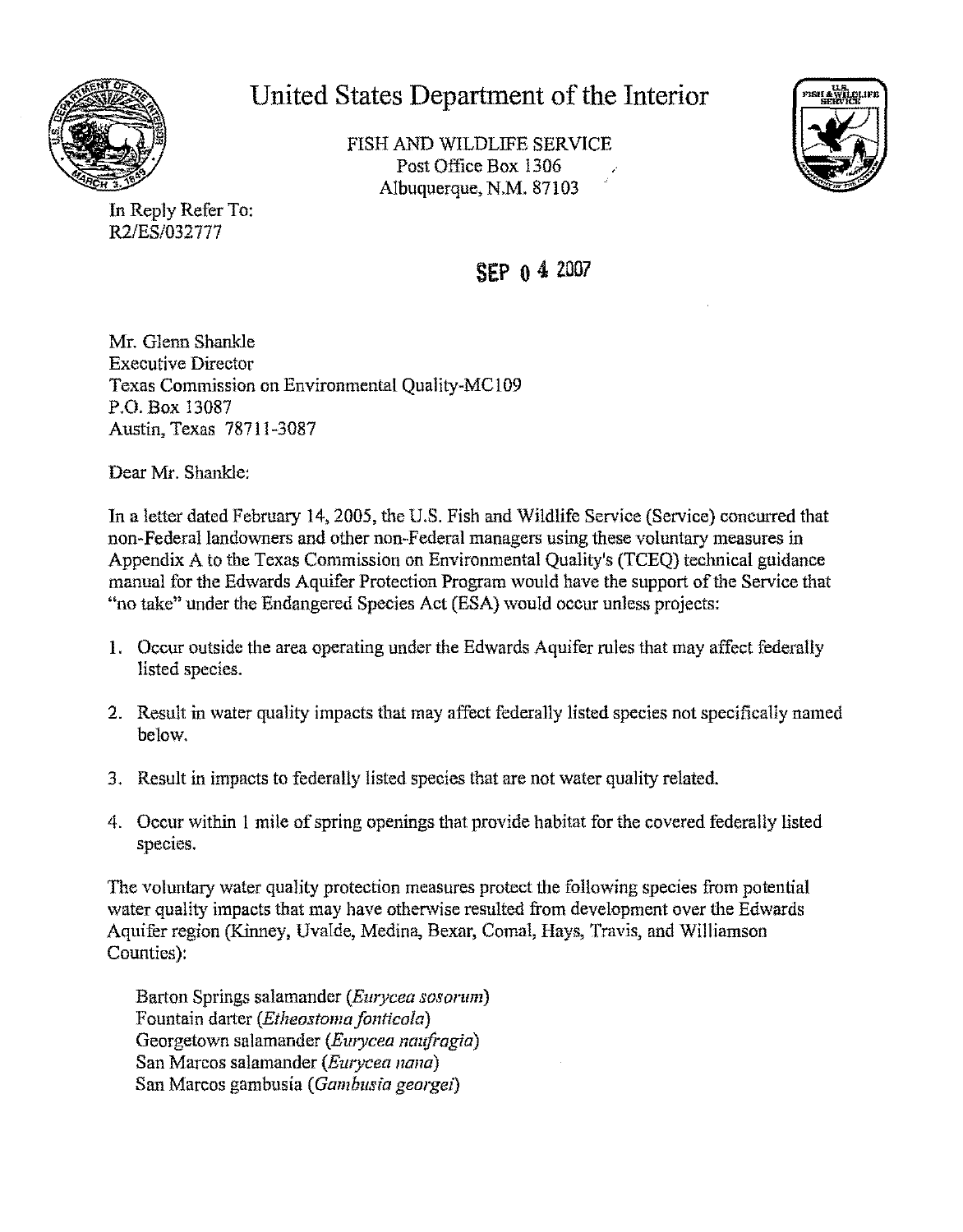## Mr. Glenn Shankle 2

Our concurrence was not a delegation of the Service's responsibilities under the ESA, but rather an acknowledgment that the TCEQ rules address known threats to the identified species. TCEQ and the Service share the goal of protecting the quality of Edwards Aquifer water for both human and biological needs. Listed species serve as indicators of water quality for both species and human uses. The voluntary water quality protection measures reflect our common goals while satisfying the regulatory missions of both the State of Texas and the Service. The Service is committed to continued collaboration with TCEQ in a monitoring and adaptive management program. Staff from the Service and TCEQ are currently monitoring Edwards Aquifer water quality, and in some cases, biological resources, using all available data. This information will be shared and used for trend analyses. My understanding is that if the analysis of Edwards Aquifer monitoring information indicates water quality degradation that may impact the aforementioned species, then TCEQ and the Service would meet to evaluate the causes, and if necessary, take additional actions. This adaptive management program assures that the optional technical guidance measures (applied in conjunction with Edwards Rules) will protect listed species.

The Service approves proposed changes to TCEQ's Appendix A of the Edwards Aquifer Rules in the revised document. All the proposed changes are minor modifications/clarifications of the original Appendix A or changes that will provide protection at least equivalent to that in the original document. The proposed changes:

- 1. Clarify in the Introduction where TCEQ has authority to review plans and provide clear guidance as to types of plans subject to review and when Service review will be necessary.
- 2. Clarify that variances to the measures provided in Appendix A cannot be approved by TCEQ under the concurrence.
- 3. Highlight that geological assessments are required in the contributing zone.
- 4. Modify language to clarify roads for which hazardous material traps are required.
- 5. Provide guidance on the management of sensitive features discovered during construction activities other than utility trenching (already included).
- 6. Highlight inspection requirements for sewers and storm drains.
- 7. Clarify that disturbance of stream buffers is not consistent with "no take" concurrence under Appendix A.
- 8. Define "larger, rural lot subdivision."
- 9. Clarify the mechanism and timing of legal documents to prevent alteration of buffer areas located within lot lines.
- 10. Improve readability of some figures in the document.
- 11. Clarify "non-exempt" water bodies for flow control discharge requirements in Section 5.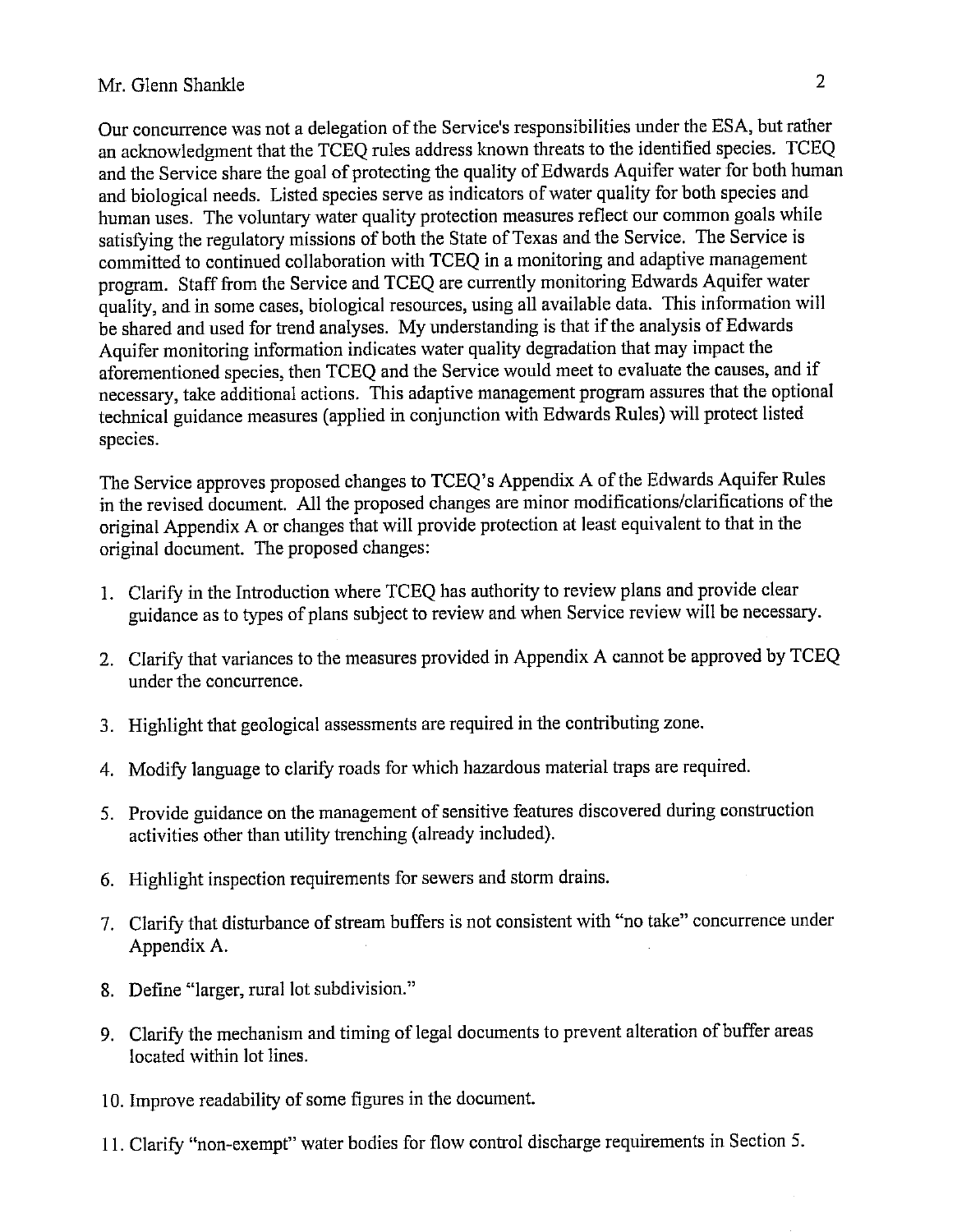Mr. Glenn Shankle 3

Thank you for your continued commitment to conservation. I look forward to further enhancing the partnership between the State of Texas and the Service. If you have questions or need assistance, please contact Adam Zerrenner, Field Supervisor of our Austin Ecological Services Field Office, at 512-490-0057.

Sincerely,

Ingle es

Regional Director